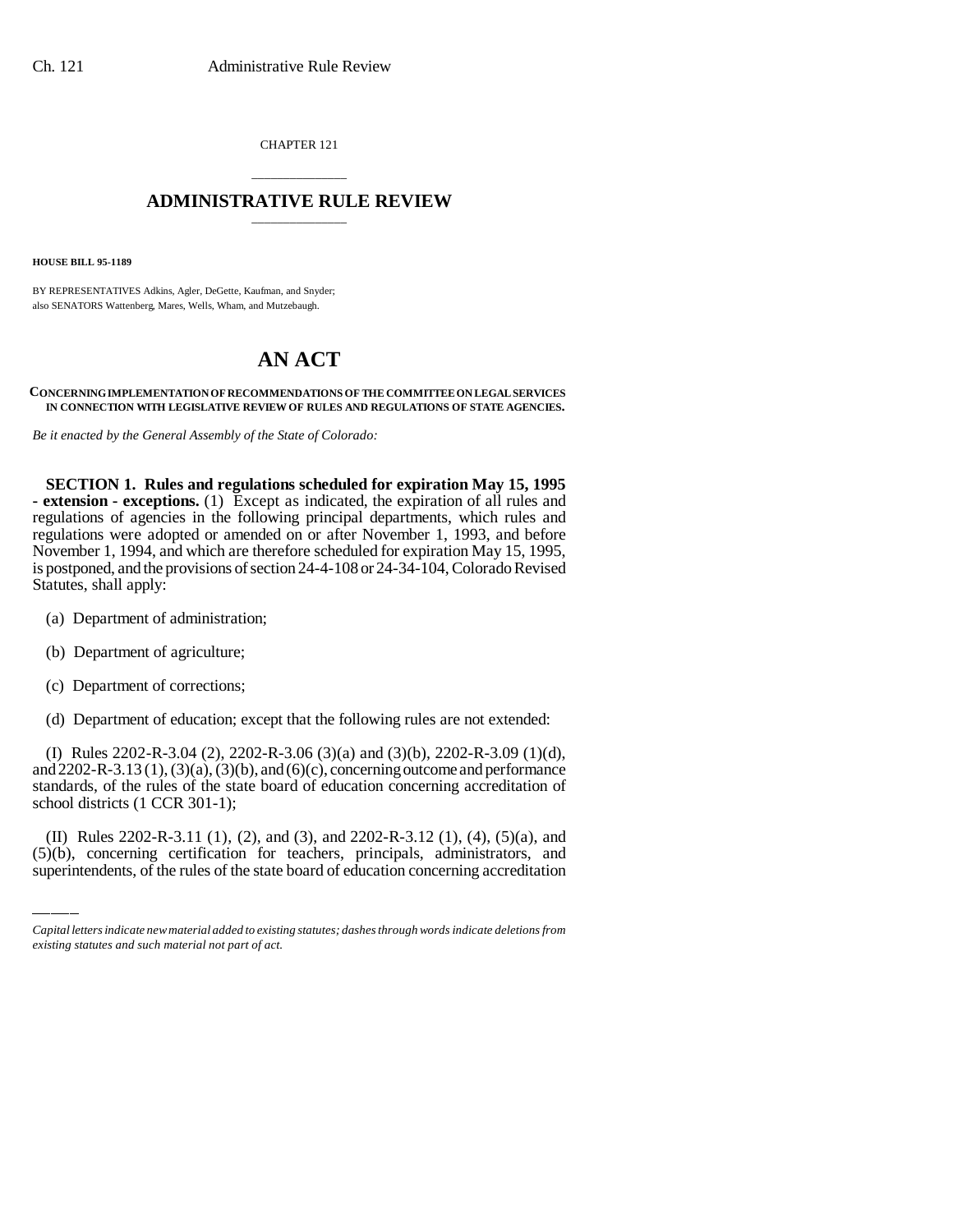of school districts (1 CCR 301-1);

(III) Rules 2260.5-R-2.02 (2), concerning expired certificates and licenses, 2260.5-R-15.00 (2)(b)(ii), concerning conviction for certain unlawful behavior, and 2260.5-R-21.04, concerning issuance of emergency authorizations, of the rules of the state board of education concerning administration of the Educator Licensing Act of 1991 (1 CCR 301-37);

(e) Department of health care policy and financing; except that the following rules are not extended:

(I) Rule 8.765.49 M. of the state board of medical services concerning rehabilitative services in residential treatment centers (10 CCR 2505-10);

(II) Rules I through VII of the regulations of the cooperative health care agreements board (10 CCR 2505-1);

(f) Department of higher education;

(g) Department of human services; except that the following rules are not extended:

(I) Rules 4.2, 5.1, 6.2, and 11.1, of the rules of the division of youth services concerning parental fee assessment (2 CCR 504-1);

(II) Rules 6.002, 6.602.5, 6.715.3, and 6.603.4 of the board of human services concerning child support obligations (9 CCR 2504-1);

(III) Rule 6.201.28, concerning the application fee in non-public assistance cases, of the board of human services concerning child support enforcement rules (9 CCR 2504-1);

(IV) Rule 6.220.53 of the board of human services concerning child support enforcement rules (9 CCR 2504-1);

(V) Rules 6.710.12, 6.712.5, and 6.712.9 H., concerning where to send payments, of the board of human services concerning child support enforcement rules (9 CCR 2504-1);

(VI) Rules 8.110.54 D. 2. and 8.110.54 D. 5., concerning transfers of property without fair consideration on or after August 11, 1993, and rule 8.110.54 D., concerning the period of ineligibility for transfer of resources, of the rules of the board of human services (10 CCR 2505-10);

(VII) Sections 8.501.31 C., 8.501.40 C., 8.505.30, 8.505.31, 8.505.32, 8.505.34 A. 5., 8.505.34 A. 7., 8.505.34 B. 4., 8.505.35 A., and 8.505.35 B., and the definition of "private nursing" in section 8.505.51, concerning HIV/AIDS services under the home and community based services - PLWA program, of the rules of the board of human services concerning medical assistance (10 CCR 2505-10);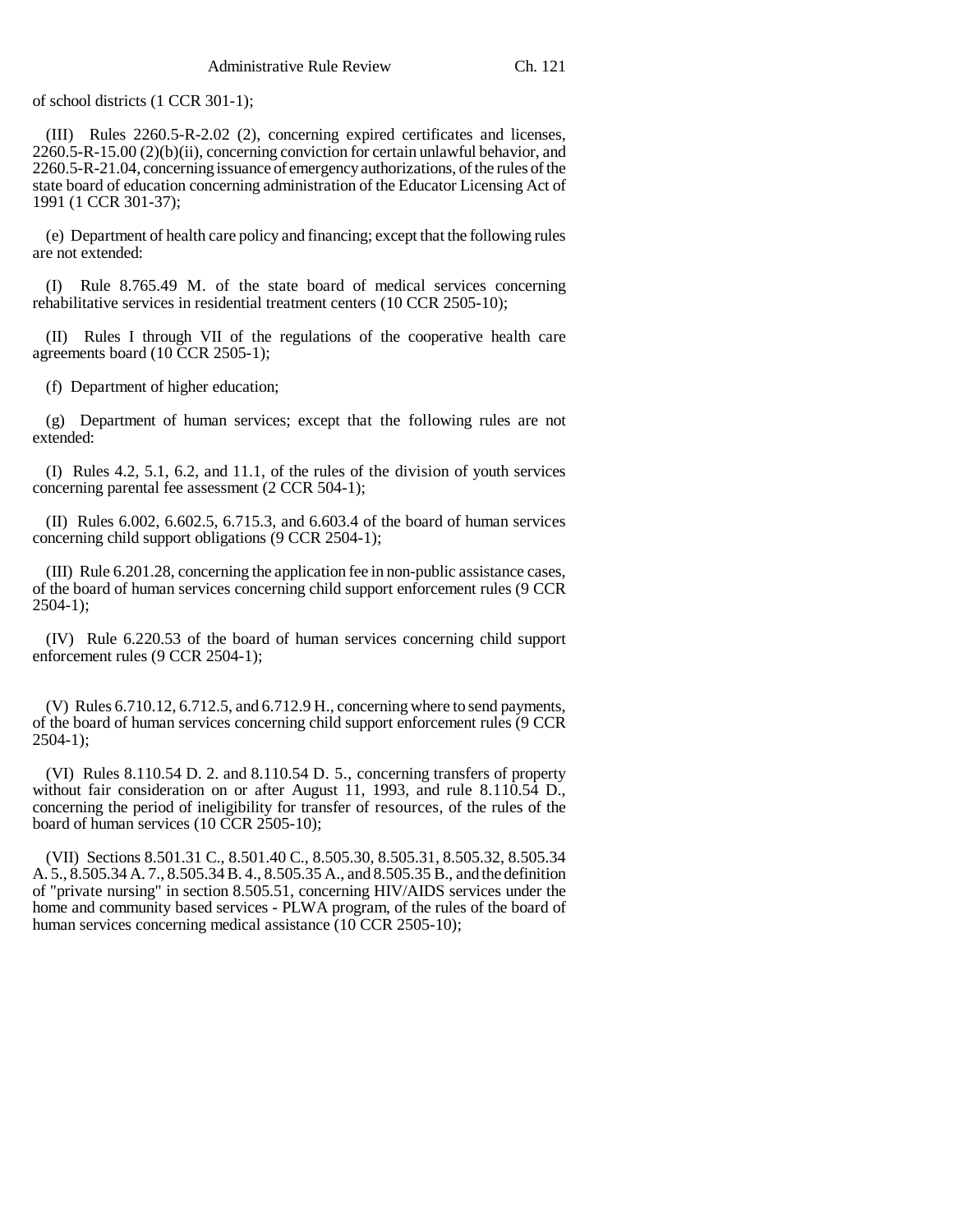## Ch. 121 **Administrative Rule Review**

(VIII) Section B-4110.1 B., concerning children ineligible for separate household status, of the rule of the board of human services concerning the food stamp program (10 CCR 2506-1);

(IX) Rules 7.503.615 A. 2. and 7.503.616 A. 2., concerning the family preservation program, of the rules of the state board of human services concerning child welfare services (12 CCR 2509-6);

(h) Department of labor and employment;

(i) Department of law;

(j) Department of local affairs;

(k) Department of natural resources; except that the following rule is not extended: Paragraph (2)(b), concerning waiver of the amendment fee, of section 1.10 of rule 1 of the rules of the mined land reclamation board concerning mining of all minerals other than coal (2 CCR 407-1);

(l) Department of personnel; except that the following rule is not extended: Rule P15-5-2, concerning authorized paid leaves and holidays, of the rules of the state personnel director concerning administrative procedures (4 CCR 801-2);

(m) Department of public health and environment; except that the following rules are not extended:

(I) Part A of Regulation Number 8 of the air quality control commission's rules concerning the control of hazardous air pollutants (5 CCR 1001-10);

(II) The first paragraph of Regulation Number 18 of the air quality control commission's rules concerning the control of emissions of acid deposition precursors (5 CCR 1001-22);

(III) Rules VIII A. 2., A. 3., A. 4., B. 1. c., D. 8. (3), and IX. D., concerning component design criteria, of the water quality control division's rules concerning guidelines on individual sewage disposal systems (5 CCR 1003-6);

(IV) Rules 12.6.2 (1), (3), and (4), 12.6.6, and 12.6.7, concerning transfer, discharge, and room change procedures and appeals, of chapter V of the rules of the board of health concerning standards for hospitals and health facilities (6 CCR 1011-1);

(V) Rule I. C. 1. of Regulation Number 17 concerning the definition of alternative fuel of the air quality control commission's rules concerning the clean fuel fleet program (5 CCR 1001-21);

(n) Department of public safety; except that the following rules are not extended: Rules CBI 1 A., CBI 3 E.1, and CBI 4 A., concerning the instant criminal background check system in the state of Colorado (8 CCR 1507-14);

(o) Department of regulatory agencies; except that the following rule is not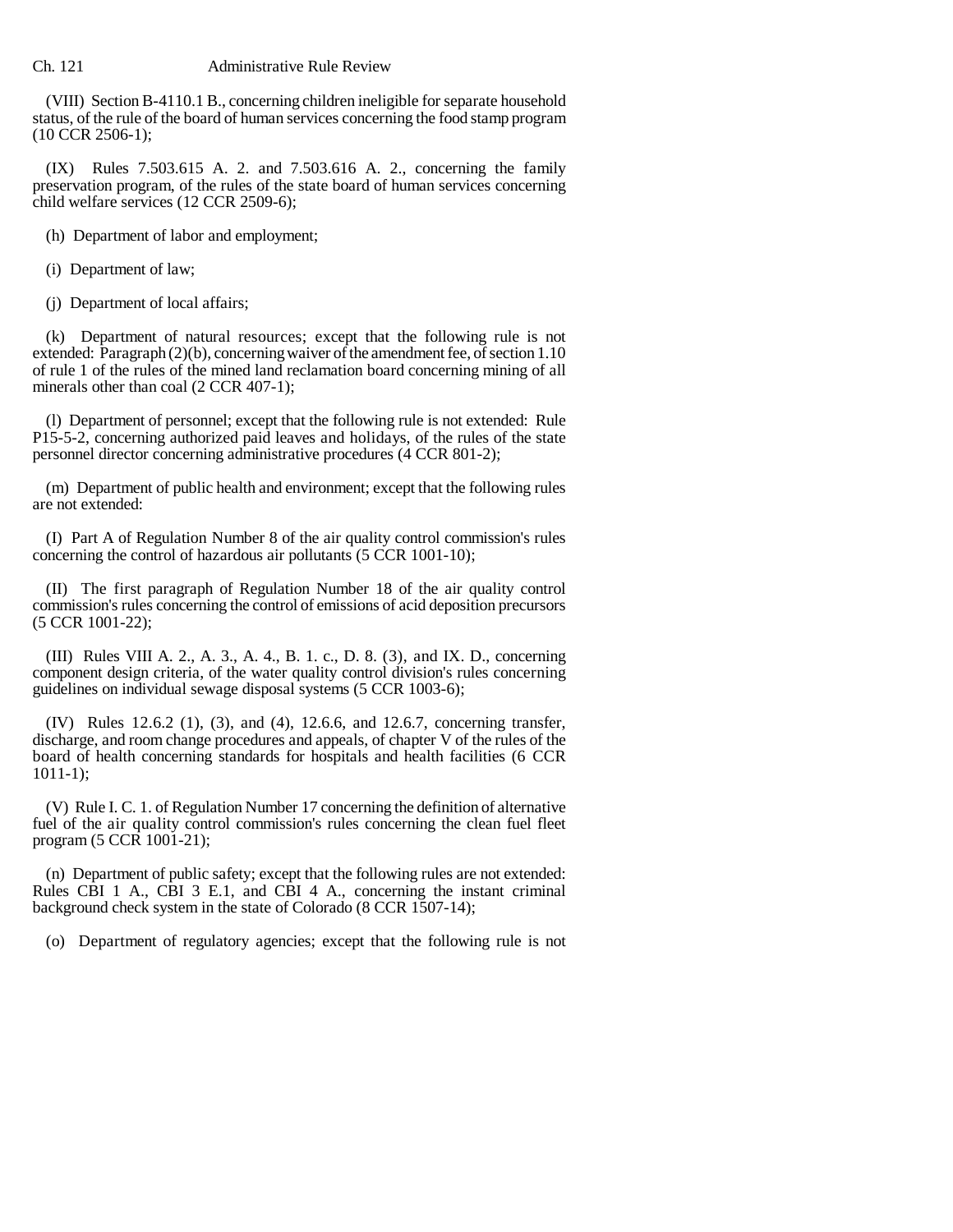extended:

(I) Regulation 1-2-8, concerning the licensing of public insurance adjusters, of the rules of the commissioner of insurance concerning administrative procedures (3 CCR 702-1);

(II) Step 13, concerning imposition of level 1 sanction and judicial district funding limitation, of the rules of the division of criminal justice concerning the review of violations of the standards for the administration of the crime victim compensation and victim assistance and law enforcement programs and related sanctions (8 CCR 1507-15);

(III) Paragraphs 1., 2., and 3. of section III.A. of regulation 2-3-1, concerning documents to be filed with an application for licensure as a captive insurance company, of the rules of the commissioner of insurance concerning corporate issues (3 CCR 702-2);

(IV) Paragraphs (b), (c), (d), (f), and (h), concerning civil penalty considerations, of rule 12 of part II of the rules of the public utilities commission governing the filing of reports relating to gas pipeline safety (4 CCR 723-11);

(p) Department of revenue; except that the following rules are not extended:

(I) Paragraph (i) under the "Requirements" section concerning issuance of dealer license plates of the rules of the division of motor vehicles concerning license plates, inspection, registration, ownership taxes, dealers, enforcement and hearing procedures (1 CCR 204-14);

(II) The second paragraph of subsection 1. under the "Definitions" of the rules and regulations concerning the payment of specific ownership taxes on vehicles designated as class B or class C personal property which are rented to others of the rules of the division of motor vehicles concerning license plates, inspection, registration, ownership taxes, dealers, enforcement and hearing procedures (1 CCR 204-14);

(III) Subsection 2., concerning principal place of business, under the "Definitions" of the rules and regulations concerning the payment of specific ownership taxes on vehicles designated as class B or class C personal property which are rented to others of the rules of the division of motor vehicles concerning license plates, inspection, registration, ownership taxes, dealers, enforcement and hearing procedures (1 CCR 204-14);

(IV) Paragraph 11. under the "Requirements of Vehicle Rental Companies" of the rules and regulations concerning the payment of specific ownership taxes on vehicles designated as class B or class C personal property which are rented to others of the rules of the division of motor vehicles concerning license plates, inspection, registration, ownership taxes, dealers, enforcement and hearing procedures (1 CCR 204-14);

(q) Department of state; except that the following rule is not extended: Rule 6.4.1 concerning polling places of the rules of the secretary of state concerning elections